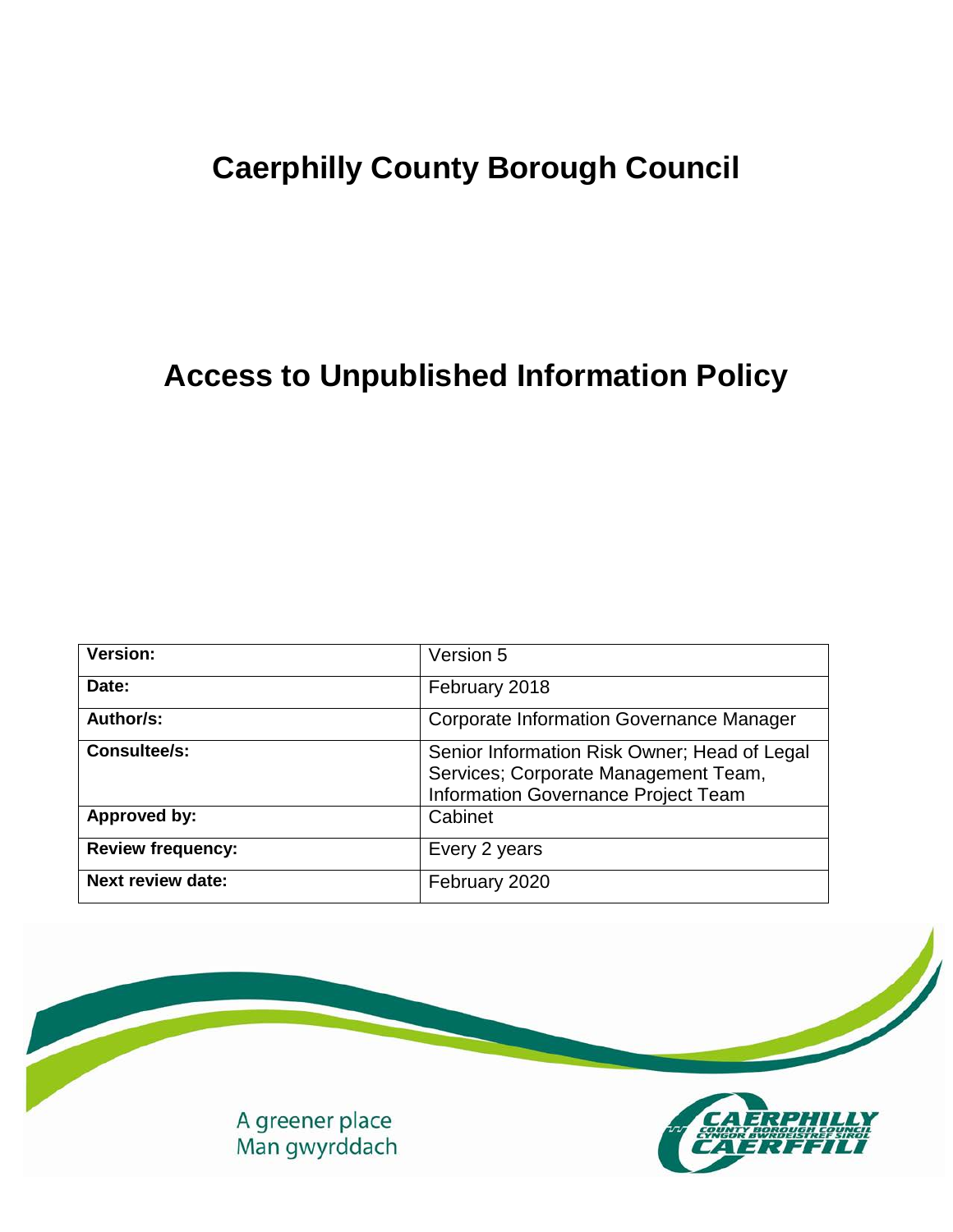## **1. Guiding principles**

- 1.1 Caerphilly County Borough Council values its information as a critical asset for effective service delivery. The Council aims to make as much information as possible available for consultation and re-use to facilitate open and transparent government, and for the benefit of the local and national economy.
- 1.2 The Council is committed to:
	- openness and transparency in the way it conducts its business, encouraging partner organisations engaged in public service to do the same, to help improve public services and empower citizens;
	- making as much information available as possible without copyright, patent or other control restrictions, subject to the terms of the Open Government Licence, to foster innovation in the local area and drive economic growth;
	- respecting principles of privacy and confidentiality whilst making available information that is in the public interest, in line with laws governing the release of information;
	- providing a prompt, courteous and comprehensive response to requests for information, presenting information in clear language, in a format that takes account of different needs and free of charge wherever reasonable;
	- providing a right of complaint where an individual is not satisfied with the response received.

# **2. Scope of policy**

- 2.1 This policy outlines the Council's commitment to making unpublished information available in accordance with principles of open government and with the law, which includes:
	- Freedom of Information Act 2000
	- Environmental Information Regulations 2004
	- Data protection law including the 1998 Act, the new 2018 Act, and the General Data Protection Regulations 2016
	- Digital Economy Act 2017
	- Protection of Freedoms Act 2012
	- Re-use of Public Sector Information Regulations 2015
	- INSPIRE Regulations 2009
	- The Local Government (Access to Information) (Variation) (Wales) Order 2007
	- The Access to Information Act 1985
- 2.2 This policy does not cover elected members' rights of access to information, as these rights are covered by a protocol in the Council's Constitution.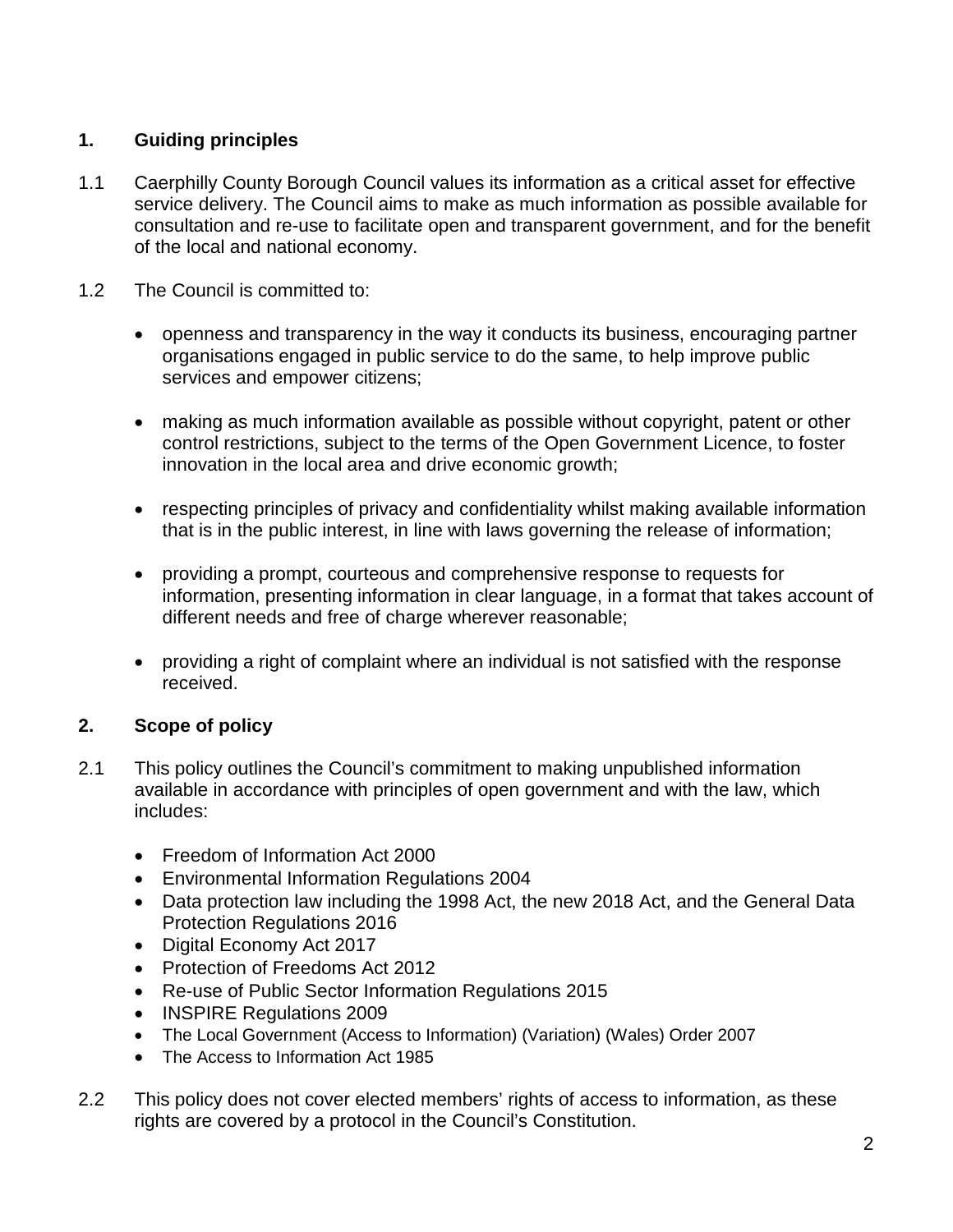2.3 This policy does not cover the sharing of personal information with other organisations in order to deliver services to individuals. Provisions within data protection law together with agreements such as the Wales Accord on Sharing Personal Information (WASPI) would cover this activity.

#### **3. Principal Information Access Laws**

- 3.1 The principal laws that cover access to unpublished public sector information are described below. These laws and case law change from time to time, and the Council adapts to these changes to ensure full compliance with the law.
- 3.2 In cases where an applicant requests information which needs to be considered under more than one information access law, applicants will be advised of which information is being considered under which law and the relevant timescales.

### **Freedom of Information Act 2000 (FOI)**

- 3.3 The FOI Act is a general right of access to unpublished information. Once in receipt of a request made in writing, the Council has a duty to confirm or deny whether information is held, and supply the information, normally within 20 working days, as long as an exemption does not apply.
- 3.4 The FOI Act also imposes a duty for the Council to proactively publish certain categories of information. To fulfil this duty, the Council has adopted the Information Commissioner's Model Publication Scheme for Local Government. The Publication Scheme can be found on the Council's website, but the information listed can be located in a variety of places as outlined in the Scheme, for example via the Council's website, library, or reception of main public buildings.

#### **Environmental Information Regulations 2004 (EIR)**

- 3.5 Information that is classed as 'environmental information' must be dealt with under EIR, rather than FOI. The definition of environmental information is very broad ranging, and can include information on the state of the environment e.g. flooding; on measures that affect the environment such as policies and legislation; and on state of human health and safety, the food chain, cultural/built structures, air pollution etc.
- 3.6 Requests can be made verbally as well as in writing; in some circumstances exceptions may apply where the public interest is against disclosure of information; and whilst the timescale is usually 20 working days, it can be extended in certain circumstances.

#### **Data protection law (DPA)**

- 3.7 A great deal of the information that the Council holds is personal data, and FOI does not make this information available to the public.
- 3.8 The Council takes its legal duty to protect personal information of individuals very seriously, and any request for information that contains personal data will be carefully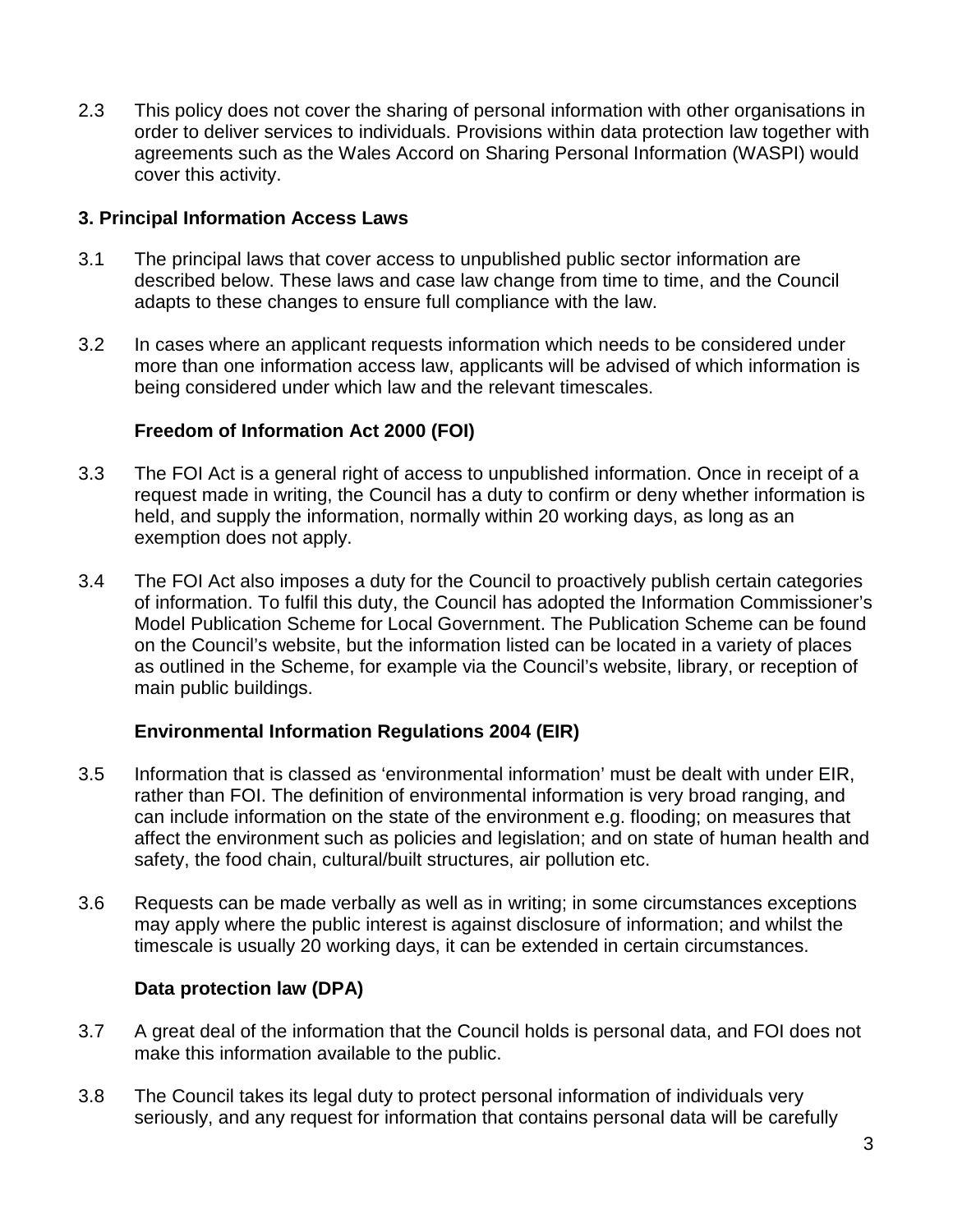considered with reference to data protection law. This includes the 1998 Act (DPA), the General Data Protection Regulation 2016 (GDPR), the new UK Data Protection Act expected to be enacted during 2018, as well as the common law duty of confidentiality and the Human Rights Act 1998.

3.9 If any person wants access to information that is held about themselves they can make a Subject Access Request under data protection law.

### **Routine requests for information**

3.10 Examples of a routine request could be a request for a copy of a document produced by a service area or a request for opening hours or details of service. The Council will not fully engage FOI, EIR or DPA procedures, but will seek to comply with the statutory deadlines.

### **4. Making a request for information**

- 4.1 The Council would encourage any individual seeking to make a request for information from the Council to follow the guide on the Information Commissioner's website at www.ico.org.uk. In line with the Section 45 Code of Practice under FOI, the Council will provide applicants with advice and assistance in making requests for information.
- 4.2 In most cases requests for information must be made in writing (including email), but requests for environmental information can be made verbally. The request for information must include the following:
	- a name and address to which a reply may be sent;
	- sufficient detail for officers to identify what information is required if a request does not contain enough detail, clarification will be sought from the applicant;
	- in the case of a Subject Access Request, proof of identification is also required.
- 4.3 Applicants may express a preference for how the information is to be supplied and where reasonably practicable the Council will comply with the stated preference or provide an explanation if this is not possible.

### **5. Third party information that does not contain personal data**

- 5.1 The approach to handling any request for third party information that is personal in nature is described in Section 3.3.
- 5.2 If non-personal information is requested from the Council that relates to a third party, for example a supplier or a partner organisation, the request will be considered with reference to exemptions available under FOI/EIR law, many of which are subject to a public interest test, to judge whether disclosure would be in the public interest.
- 5.3 The Council will endeavour to consult with third parties affected by disclosure of information as long as timescales permit, but the final decision must rest with the Council.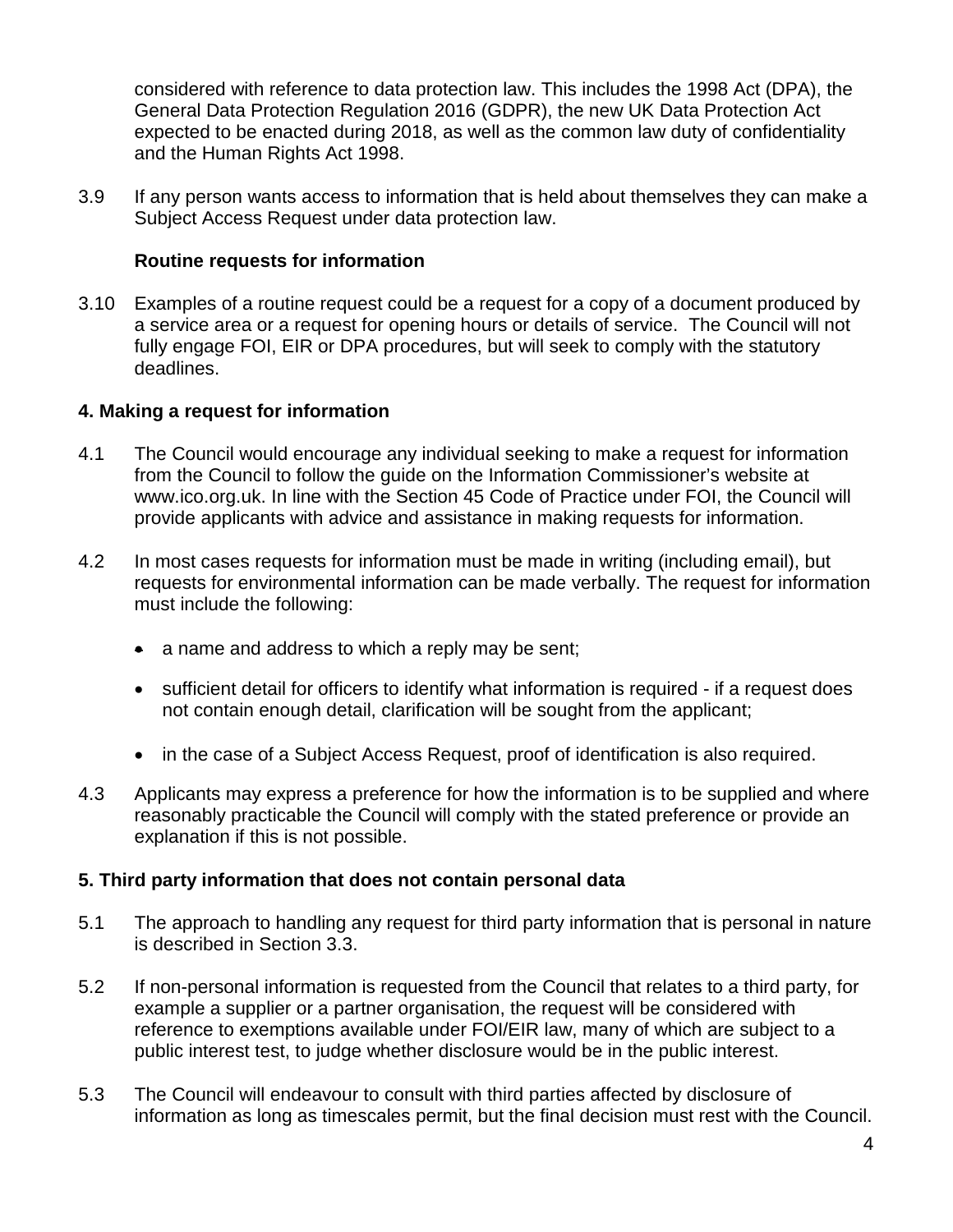5.4 Contracts/agreements in place between the Council and partner organisations will include terms outlining the Council's legal responsibilities to consider disclosure of information on receipt of a request.

## **6. Charging for Information**

- 6.1 The Council aims to make as much information as possible available free of charge. If there are charges for Council publications or information listed in the Publication Scheme, these charges will be advertised in advance.
- 6.2 The law enables a charge to be made to respond to a request for unpublished information in some circumstances, for example if it takes a significant amount of time to locate, retrieve or extract information to answer a request, or to cover the costs of communicating information to the applicant, e.g. for photocopying, printing and postage.
- 6.3 If a charge applies, it will be calculated in accordance with the law and guidance from the Information Commissioner, and will be explained to the applicant in advance.
- 6.4 There is no charge for inspection of public registers held at Council offices or for information held at public libraries including during normal working hours.

### **7. Equalities and Welsh language**

- 7.1 The vast majority of information published by the Council is available bilingually, in line with Welsh Language Standards. If a request is made for unpublished information in Welsh, the information will be provided in the format in which it was originally produced, but the covering letter will be sent in Welsh.
- 7.2 The Council will make every effort to make information available in other formats. In some cases a charge will apply, and this would be explained to applicants in advance.

### **8. Complaints**

- 8.1 The Section 45 FOI Code of Practice requires the Council to provide advice and assistance to people seeking information, to state the basis for any refusal of a request for information, and to provide advice on how to make a complaint.
- 8.2 Advice on how to make an Information Request Complaint can be obtained from Corporate Information Governance Unit on 01443 864322 or at foi@caerphilly.gov.uk.
- 8.3 If the applicant is still not satisfied after the internal Information Request Complaint has been dealt with, they have a further statutory right of complaint to the Information Commissioner.

### **9. Related policies and resources**

9.1 Caerphilly CBC Data Protection Policy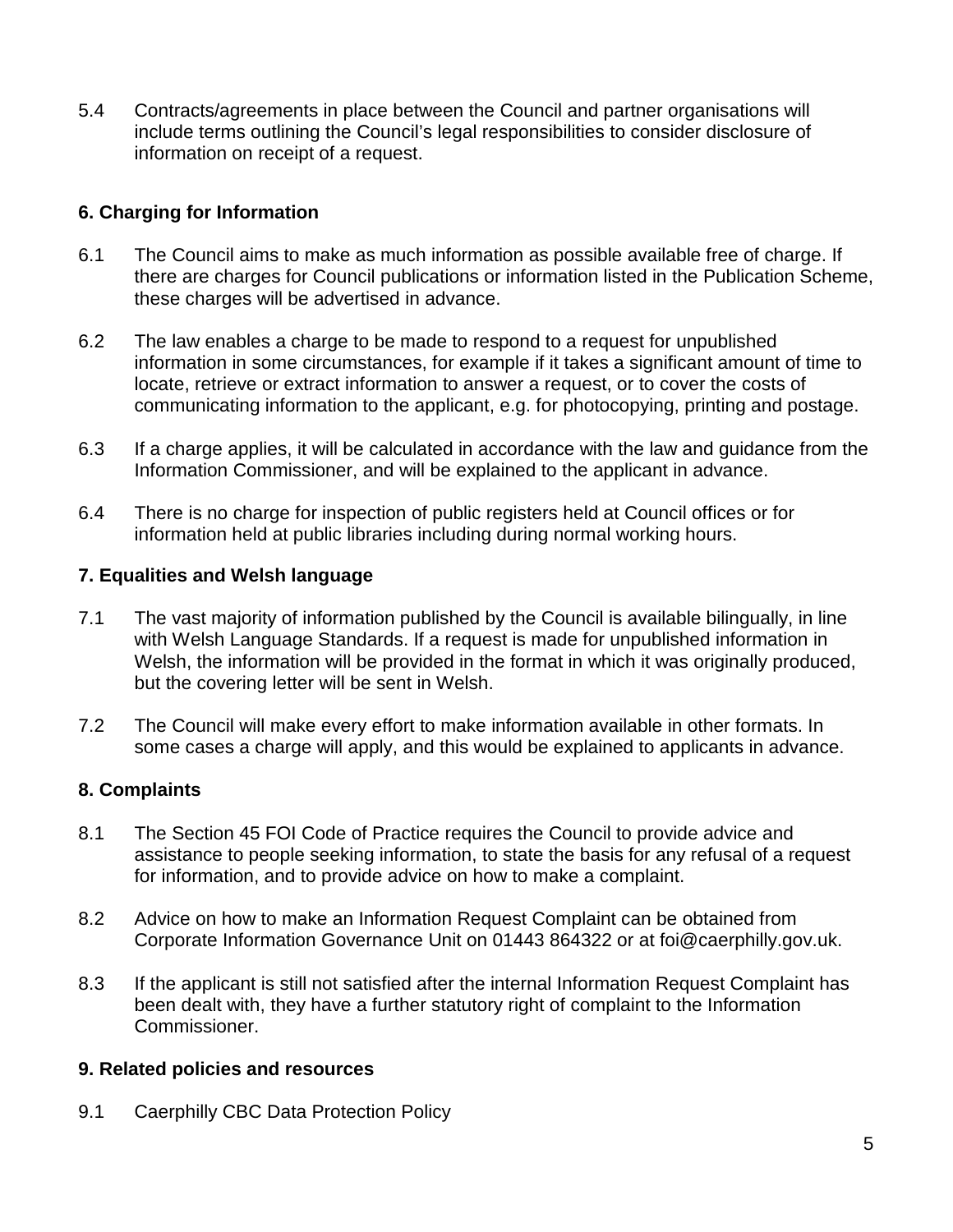- 9.2 Caerphilly CBC Records Management Policy
- 9.3 Information Commissioner website www.ico.org.uk